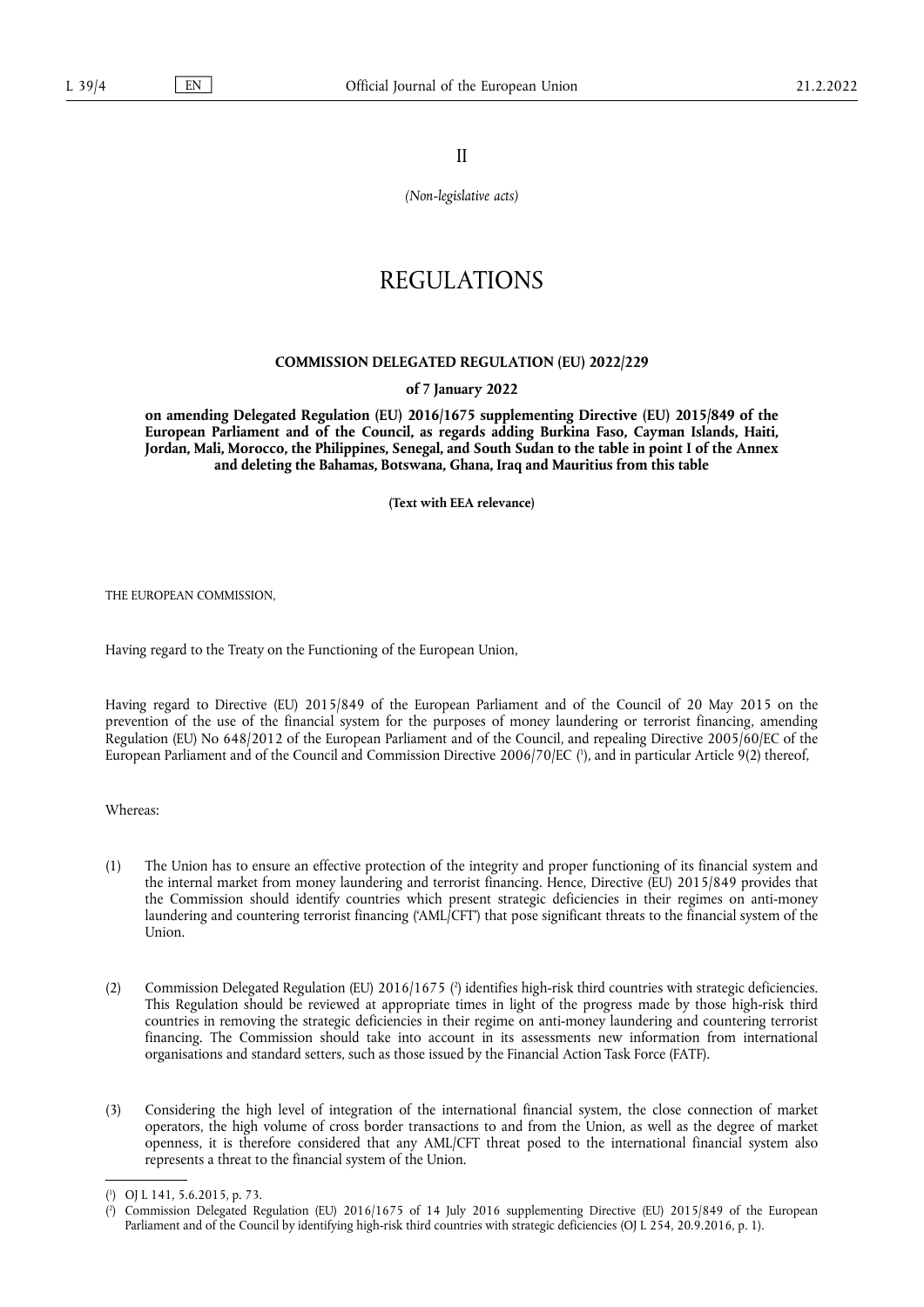- (4) In line with the criteria set out in Directive (EU) 2015/849, the Commission takes into account the recent available information, in particular recent FATF Public Statements, the FATF list of 'Jurisdictions under Increased Monitoring', and FATF reports of the International Cooperation Review Group in relation to the risks posed by individual third countries, in line with Article 9(4) of Directive (EU) 2015/849.
- (5) In February 2021, Burkina Faso made a high-level political commitment to work with the FATF and West Africa Money Laundering Group (GIABA) to strengthen the effectiveness of its AML/CFT regime. Since the completion of its Mutual Evaluation Report (MER) in 2019, Burkina Faso has made progress on a number of its MER recommended actions to improve technical compliance and effectiveness, including by adopting a national AML/CFT strategy in December 2020. Burkina Faso will work to implement its action plan, including by: (1) adopting and implementing follow-up mechanisms for monitoring actions in the national strategy; (2) seeking mutual legal assistance (MLA) and other forms of international cooperation in line with its risk profile; (3) strengthening of resource capacities of all AML/CFT supervisory authorities and implementing risk based supervision of financial institutions and Designated Non-Financial Businesses and Professions (DNFBPs); (4) maintaining comprehensive and updated basic and beneficial ownership information and strengthening the system of sanctions for violations of transparency obligations; (5) increasing the diversity of Suspicious Transaction Report (STR) reporting; (6) enhancing the Financial Intelligence Unit's (FIU) human resources through additional hiring, training and budget; (7) conduct training for law enforcement authorities (LEAs), prosecutors and other relevant authorities; (8) demonstrating that authorities are pursuing confiscation as a policy objective; (9) enhancing capacity and support for LEAs and prosecutorial authorities involved in combatting terrorist financing (TF), in line with the TF National Strategy; and (10) implementing an effective targeted financial sanctions regime related to terrorist financing and proliferation financing as well as risk-based monitoring and supervision of non-profit organisations (NPOs). On this basis, Burkina Faso should be considered as a country having strategic deficiencies in its AML/CFT regime under Article 9 of Directive (EU) 2015/849.
- (6) In February 2021, the Cayman Islands made a high-level political commitment to work with the FATF and Caribbean Financial Action Task Force (CFATF) to strengthen the effectiveness of its AML/CFT regime. The Cayman Islands should continue to work on implementing its action plan to address its strategic deficiencies, including by: (1) imposing adequate and effective sanctions in cases where relevant parties (including legal persons) do not file accurate, adequate and up-to-date beneficial ownership information in line with those requirements; and (2) demonstrating that they are prosecuting all types of money laundering cases in line with the jurisdiction's risk profile and that such prosecutions are resulting in the application of dissuasive, effective, and proportionate sanctions. On this basis, Cayman Islands should be considered as a country having strategic deficiencies in its AML/CFT regime under Article 9 of Directive (EU) 2015/849.
- (7) In June 2021, Haiti made a high-level political commitment to work with the FATF and CFATF to strengthen the effectiveness of its AML/CFT regime. Haiti will work to implement its action plan, including by: (1) developing its ML/TF risk assessment process and disseminating the findings; (2) facilitating information sharing with relevant foreign counterparts; (3) addressing the technical deficiencies in its legal and regulatory framework that impede the implementation of AML/CFT preventive measures and implementing risk-based AML/CFT supervision for all financial institutions and DNFBPs deemed to constitute a higher ML/TF risk; (4) ensuring basic and beneficial ownership information are maintained and accessible in a timely manner; (5) ensuring a better use of financial intelligence and other relevant information by competent authorities for combatting ML and TF; (6) addressing the technical deficiencies in its ML offence and demonstrating authorities are identifying, investigating and prosecuting ML cases in a manner consistent with Haiti's risk profile; (7) demonstrating an increase of identification, tracing and recovery of proceeds of crimes; (8) addressing the technical deficiencies in its TF offence and targeted financial sanctions regime; (9) conducting appropriate risk-based monitoring of NPOs vulnerable to TF abuse without disrupting or discouraging legitimate NPO activities. On this basis, Haiti should be considered as a country having strategic deficiencies in its AML/CFT regime under Article 9 of Directive (EU) 2015/849.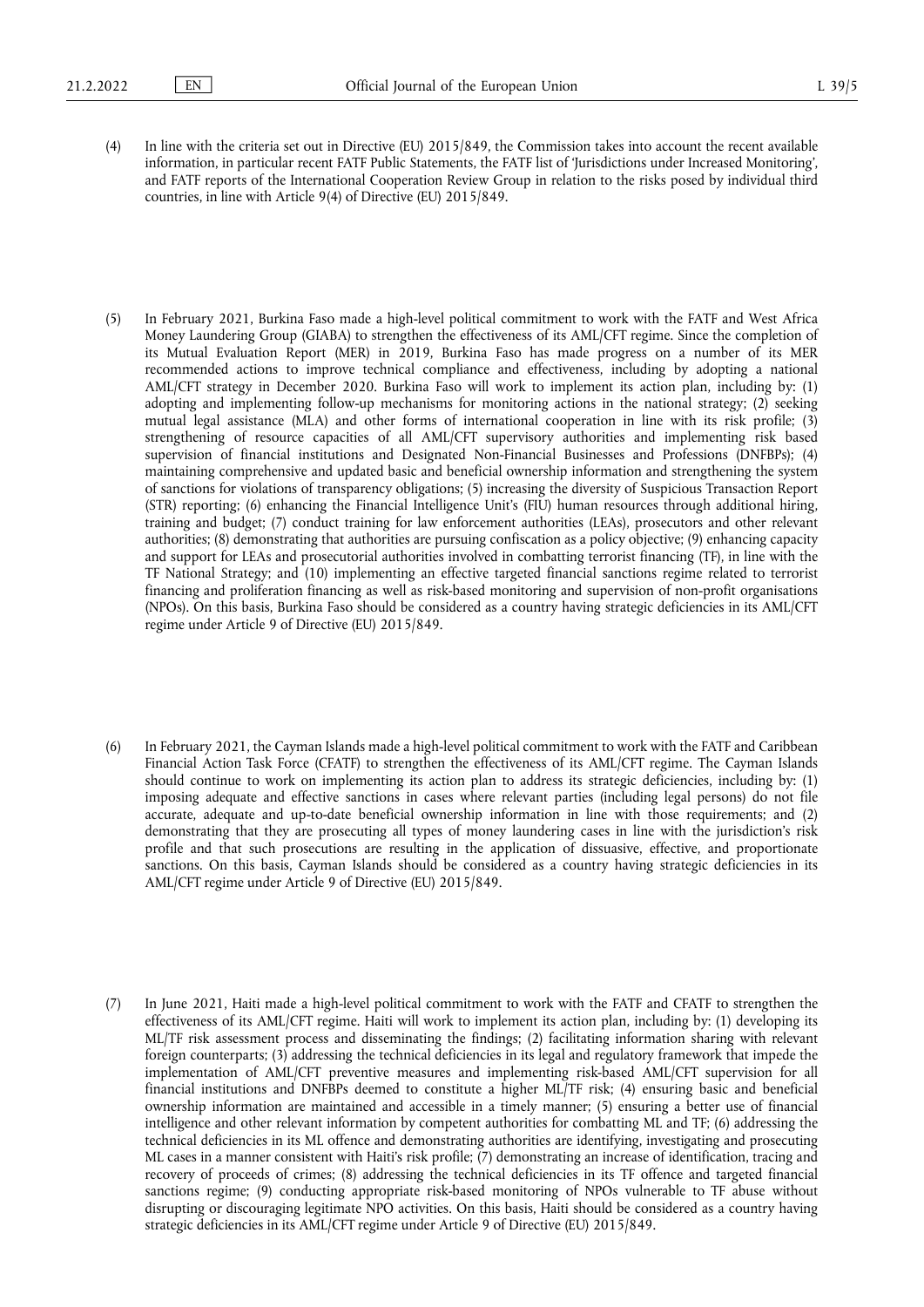- (8) In October 2021, Jordan made a high-level political commitment to work with the FATF and Middle East and North Africa Financial Action Task Force (MENAFATF) to strengthen the effectiveness of its AML/CFT regime. Since the adoption of its MER in November 2019, Jordan has made progress on a number of the MER's recommended actions to improve its system, including by finalising their National Risk Assessment (NRA). Jordan will work to implement its FATF action plan by: (1) completing and disseminating the ML/TF risk assessments of NPOs, legal persons and virtual assets; (2) improving risk based supervision and applying effective, proportionate, and dissuasive sanctions for non-compliance; (3) conducting training and awareness raising programmes for DNFBPs on their AML/CFT obligations, particularly with regard to filing and submitting STRs; (4) maintaining comprehensive and updated basic and beneficial ownership information on legal persons and legal arrangements; (5) pursuing money laundering investigations and prosecutions, including through parallel financial investigations, for predicate offences in line with the risk identified in the NRA; (6) creating a legal obligation for confiscating instrumentalities used or intended to be used in ML crimes; (7) developing and implementing a legal and institutional framework for targeted financial sanctions; and (8) developing and implementing a risk-based approach for supervision of the NPO sector to prevent abuse for TF purposes. On this basis, Jordan should be considered as a country having strategic deficiencies in its AML/CFT regime under Article 9 of Directive (EU) 2015/849.
- (9) In October 2021, Mali made a high-level political commitment to work with the FATF and GIABA to strengthen the effectiveness of its AML/CFT regime. Since the adoption of its MER in November 2019, Mali has made progress on a number of the MER's recommended actions to improve its system, including by adopting its National Risk Assessment (NRA). Mali will work to implement its FATF action plan by: (1) disseminating the results of the NRA to all relevant stakeholders including by conducting awareness raising activities with the highest risk sectors; (2) developing and starting to implement a risk based approach for the AML/CFT supervision of all FIs and higher risk DNFBPs and demonstrating effective, proportionate and dissuasive sanctions for non-compliance; (3) conducting a comprehensive assessment of ML/TF risks associated with all types of legal persons; (4) increasing the capacity of the FIU and the LEAs and enhancing their cooperation on the use of financial intelligence; (5) ensuring relevant competent authorities are involved in investigation and prosecution of ML; (6) strengthening the capacities of relevant authorities responsible for investigation and prosecution of TF cases; (7) establishing a legal framework and procedures to implement targeted financial sanctions; and (8) implementing a risk-based approach for supervision of the NPO sector to prevent abuse for TF purposes. On this basis, Mali should be considered as a country having strategic deficiencies in its AML/CFT regime under Article 9 of Directive (EU) 2015/849.
- (10) In February 2021, Morocco made a high-level political commitment to work with the FATF and MENAFATF to strengthen the effectiveness of its AML/CFT regime. Morocco has taken steps towards improving its AML/CFT regime, including by providing FIU with financial and human resources to enhance analytical capabilities in order to fulfil its core mandate of operational and strategic analysis. Morocco should continue to work to implement its action plan to address its strategic deficiencies, including by: (1) improving risk-based supervision and taking remedial actions and applying effective, proportionate and dissuasive sanctions for non-compliance; (2) ensuring that beneficial ownership information, including information of legal persons and foreign legal arrangements is adequate, accurate and verified; (3) increasing the diversity of suspicious transactions reporting; (4) prioritising the identification, investigation and prosecution of all types of ML in accordance with the country's risk profile; and (5) monitoring and effectively supervising the compliance of FIs and DNFBPs with targeted financial sanctions obligations. On this basis, Morocco should be considered as a country having strategic deficiencies in its AML/CFT regime under Article 9 of Directive (EU) 2015/849.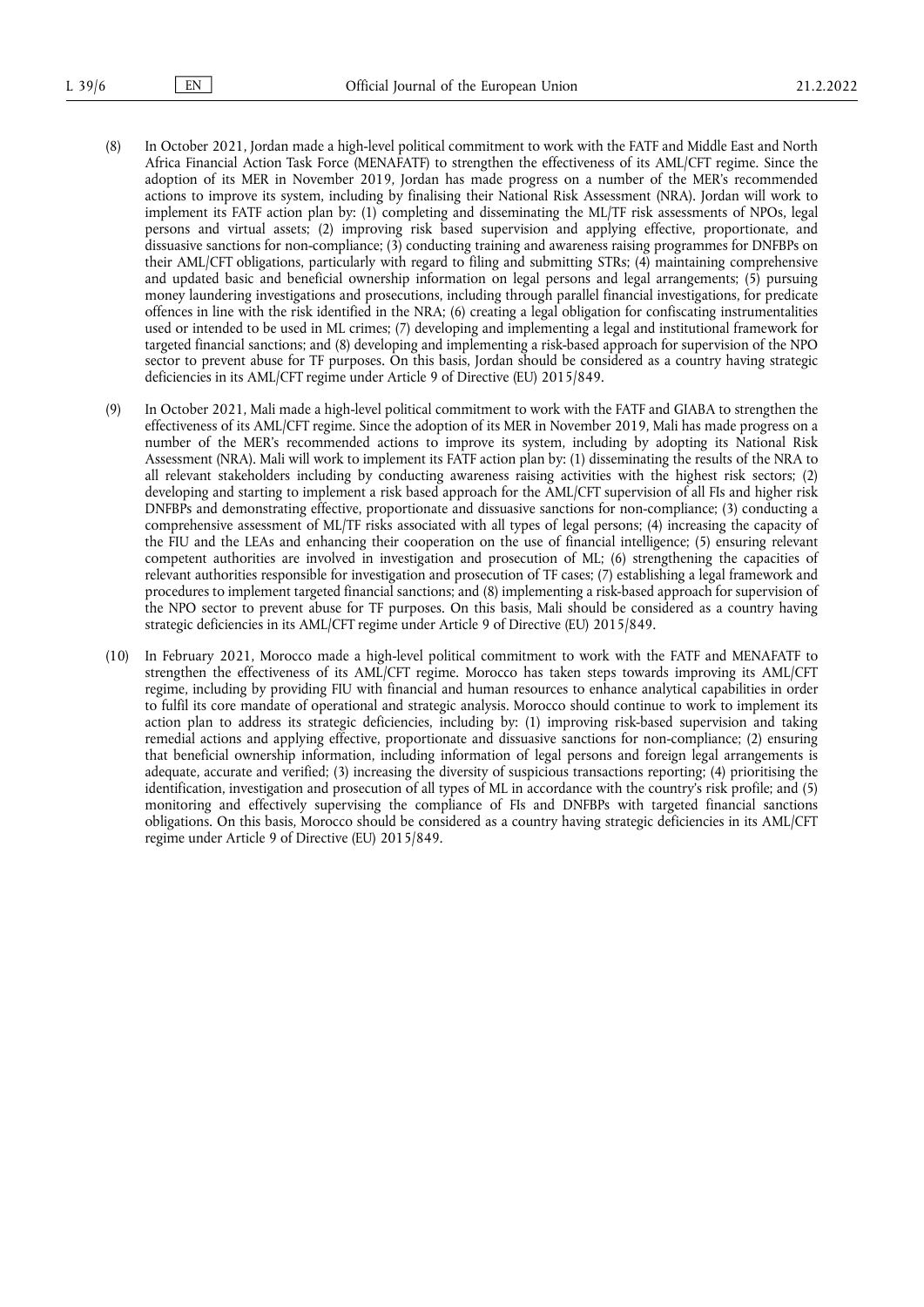(11) In June 2021, the Philippines made a high-level political commitment to work with the FATF and Asia/Pacific Group on Money Laundering (APG) to strengthen the effectiveness of its AML/CFT regime. Since then, the Philippines has taken steps towards improving its AML/CFT regime, by developing and implementing guidance on delistings and the unfreezing of assets for targeted financial sanctions related to PF. The Philippines should work to implement its action plan, including by: (1) demonstrating that effective risk-based supervision of DNFBPs is occurring; (2) demonstrating that supervisors are using AML/CFT controls to mitigate risks associated with casino junkets; (3) implementing the new registration requirements for MVTS and applying sanctions to unregistered and illegal remittance operators; (4) enhancing and streamlining LEA access to BO information and taking steps to ensure that BO information is accurate and up-to-date; (5) demonstrating an increase in the use of financial intelligence and an increase in ML investigations and prosecutions in line with risk; (6) demonstrating an increase in the identification, investigation and prosecution of TF cases; (7) demonstrating that appropriate measures are taken with respect to the NPO sector (including unregistered NPOs) without disrupting legitimate NPO activity; and (8) enhancing the effectiveness of the targeted financial sanctions framework for both TF and PF. On this basis, the Philippines should be considered as a country having strategic deficiencies in its AML/CFT regime under Article 9 of Directive (EU) 2015/849.

(12) In February 2021, Senegal made a high-level political commitment to work with the FATF and GIABA to strengthen the effectiveness of its AML/CFT regime. Senegal should continue to work on implementing its action plan to address its strategic deficiencies, including by: (1) ensuring consistent understanding of ML/TF risks (in particular related to the DNFBP sector) across relevant authorities through training and outreach; (2) seeking MLA and other forms of international cooperation in line with its risk profile; (3) ensuring that Financial Institutions and DNFBPs are subject to adequate and effective supervision; (4) updating and maintaining comprehensive beneficial ownership information on legal persons and arrangements and strengthening the system of sanctions for violations of transparency obligations; (5) continuing to enhance the FIU's human resources to ensure that it maintains effective operational analysis capacities; (6) demonstrating that efforts aimed at strengthening detection mechanisms and reinforcing the capability to conduct ML/predicate offences investigations and prosecutions activities are sustained consistently in line with the Senegal's risk profile; (7) establishing comprehensive and standardised policies and procedures for identifying, tracing, seizing and confiscating proceeds and instrumentalities of crime in line with its risk profile; (8) strengthening the authorities understanding of TF risks and enhancing capacity and support for LEAs and prosecutorial authorities involved in TF in line with the 2019 TF National Strategy; and (9) implementing an effective targeted financial sanctions regime related to terrorist financing and proliferation financing as well as risk-based monitoring and supervision of NPOs. On this basis, Senegal should be considered as a country having strategic deficiencies in its AML/CFT regime under Article 9 of Directive (EU) 2015/849.

(13) In June 2021, South Sudan made a high-level political commitment to work with the FATF to strengthen the effectiveness of its AML/CFT regime. South Sudan will work to implement its action plan, including by: (1) applying and engaging with the Eastern & Southern Africa Anti-Money Laundering Group (ESAAMLG) for membership and committing to undergo a mutual evaluation by ESAAMLG or other assessment body; (2) conducting a comprehensive review of the AML/CFT Act (2012), with the support of international partners, including technical assistance, to comply with the FATF Standards; (3) designating an authority/authorities in charge of coordinating the national ML/TF risks assessments; (4) becoming a party to and implementing the 1988 Vienna Convention, the 2000 Palermo Convention, and the 1999 Terrorist Financing Convention; (5) competent authorities should be suitably structured and capacitated to implement a risk-based approach to AML/CFT supervision for financial institutions; (6) developing a comprehensive legal framework to collect and verify the accuracy of beneficial ownership information for legal persons; (7) operationalising a fully functioning and independent FIU; (8) establishing and implementing the legal and institutional framework to implement targeted financial sanctions in compliance with United Nations Security Council Resolutions on terrorism and proliferation financing; and (9) commencing implementation of targeted risk-based supervision/monitoring of NPOs at risk of TF abuse. On this basis, South Sudan should be considered as a country having strategic deficiencies in its AML/CFT regime under Article 9 of Directive (EU) 2015/849.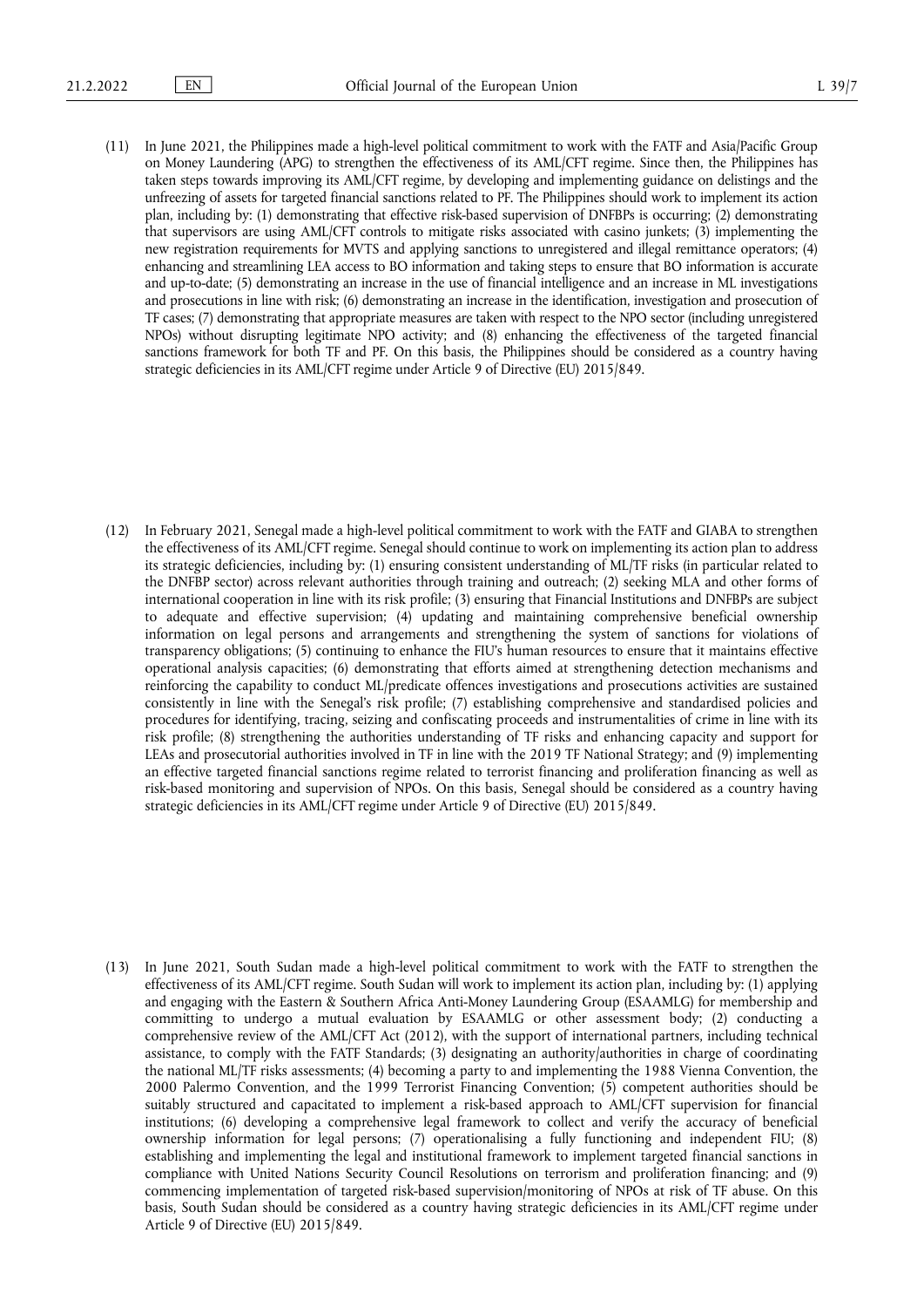- (14) In accordance with the latest relevant information, the Commission's assessment concluded that Burkina Faso, Cayman Islands, Haiti, Jordan, Mali, Morocco, the Philippines, Senegal, and South Sudan should be considered as third-country jurisdictions which have strategic deficiencies in their AML/CFT regime that pose significant threats to the financial system of the Union, in accordance with the criteria set out in Article 9 of Directive (EU) 2015/849. It is noted that these countries have provided written high-level political commitments to address the identified deficiencies and have developed action plans with the FATF.
- (15) It is of the utmost importance that the Commission conducts a permanent monitoring of third countries and assesses developments in their legal and institutional frameworks, the powers and procedures of competent authorities, and the effectiveness of their AML/CFT regimes, with a view to updating the Annex of Delegated Regulation (EU) 2016/1675.
- (16) The Commission is committed to provide technical assistance, where appropriate, to third countries included in the Annex of Delegated Regulation (EU) 2016/1675 in order to assist them to remedy the identified strategic deficiencies.
- <span id="page-4-1"></span>(17) The Commission reviewed progress in addressing strategic deficiencies of countries listed in Regulation (EU) 2016/1675 that have been delisted in June or October 2021 by the FATF or reviewed by the Commission in line with its revised methodology to identify high risk third countries based on the new requirements of Directive (EU) 2015/849, as amended by Directive (EU) 2018/843 [\(](#page-4-0) 3 ). The Commission concluded the review of progress made by the Bahamas, Botswana, Ghana, Iraq and Mauritius.
- (18) The Commission's assessment concluded that the Bahamas has addressed the strategic deficiencies in its AML/CFT regime identified by the Commission in line with its methodology for identifying high risk third countries. The Bahamas has recently taken a number of measures in order to reinforce its AML/CFT framework and in particular the transparency aspects of its beneficial ownership regime. These measures address the additional benchmarks set by the Commission. The Commission will continue to work in collaboration with the FATF and CFATF to monitor the evolution of the Bahamas' AML/CFT regime.
- (19) The Commission's assessment concluded that Iraq has made sufficient progress in addressing the strategic deficiencies in its AML/CFT regime identified by the Commission in line with its methodology for identifying high risk third countries. Iraq has recently taken a number of measures in order to reinforce its AML/CFT framework. These measures address the concerns identified by the Commission in its preliminary assessment. The Commission will continue to work in collaboration with the FATF and MENAFATF to monitor the evolution of Iraq's AML/CFT regime.
- (20) The FATF welcomed significant progress made by Botswana, Ghana and Mauritius in improving their AML/CFT regime and noted that Botswana, Ghana and Mauritius have established the legal and regulatory framework to meet the commitments in their action plans regarding the strategic deficiencies that the FATF had identified. Botswana, Ghana and Mauritius are therefore no longer subject to the FATF's monitoring process under its on-going global AML/CFT compliance process. Botswana, Ghana and Mauritius will continue to work with the FATF Style Regional Bodies to improve further their AML/CFT regime.
- (21) The Commission's analysis concluded that the Bahamas, Botswana, Ghana, Iraq and Mauritius do not have strategic deficiencies in their AML/CFT regime anymore considering the available information. The Bahamas, Botswana, Ghana, Iraq and Mauritius have strengthened the effectiveness of their AML/CFT regime and addressed related technical deficiencies to meet the commitments in their action plan regarding the strategic deficiencies that the FATF identified and the additional benchmarks or preliminary concerns set by the Commission.

<span id="page-4-0"></span>[<sup>\(</sup>](#page-4-1) 3 ) Directive (EU) 2018/843 of the European Parliament and of the Council of 30 May 2018 amending Directive (EU) 2015/849 on the prevention of the use of the financial system for the purposes of money laundering or terrorist financing, and amending Directives 2009/138/EC and 2013/36 (OJ L 156, 19.6.2018, p. 43).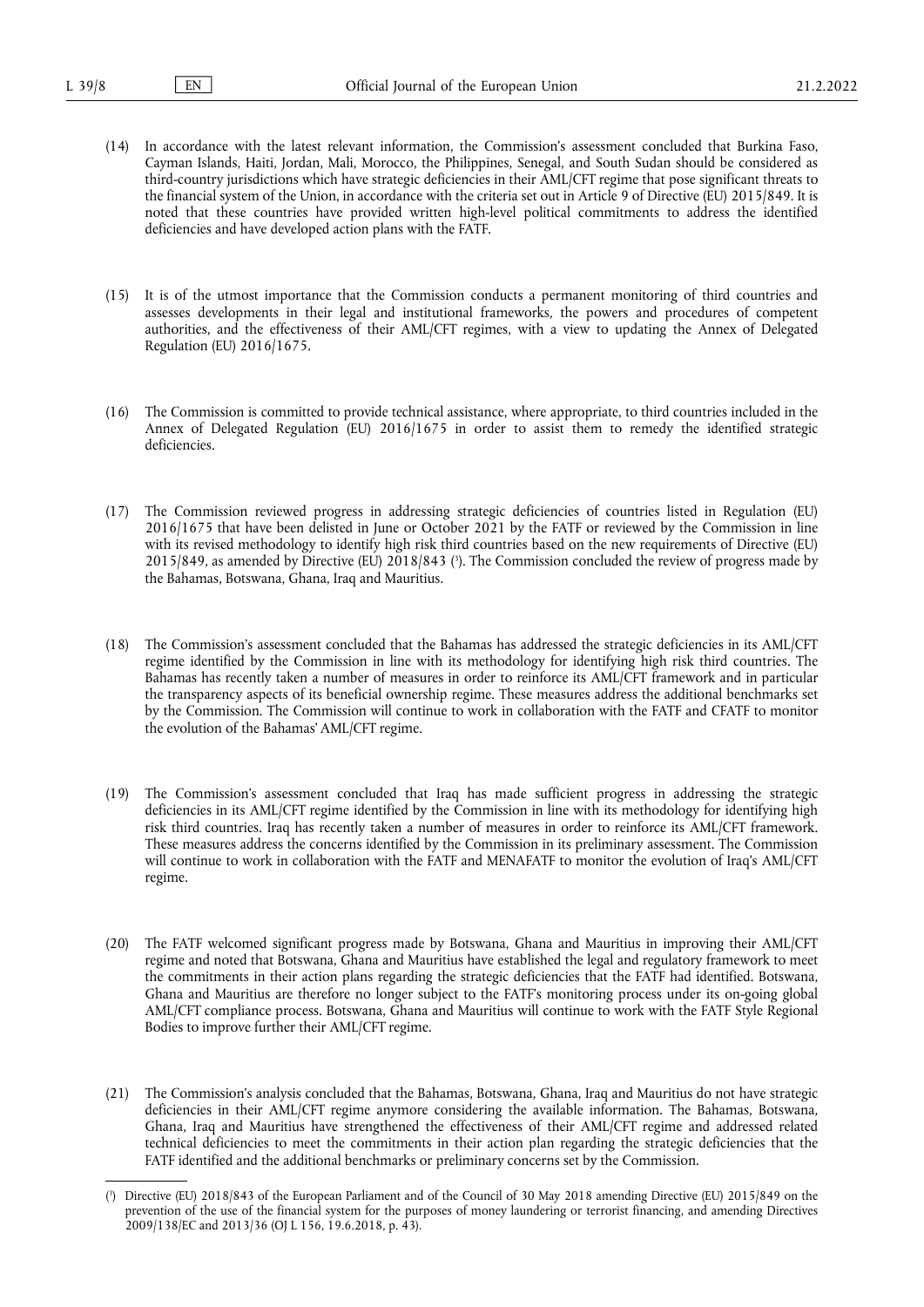(22) Delegated Regulation (EU) 2016/1675 should therefore be amended accordingly,

# HAS ADOPTED THIS REGULATION:

### *Article 1*

In the Annex to Delegated Regulation (EU) 2016/1675, in the table under point 'I. High-risk third countries which have provided a written high-level political commitment to address the identified deficiencies and have developed an action plan with FATF', the following lines are added:

| 'Burkina Faso                    |  |
|----------------------------------|--|
| Cayman Islands                   |  |
|                                  |  |
| Haiti<br>Jordan                  |  |
| Mali                             |  |
| Morocco                          |  |
| the $\operatorname{Philippines}$ |  |
| Senegal                          |  |
| South Sudan'                     |  |

#### *Article 2*

In the Annex to Delegated Regulation (EU) 2016/1675, in the table under point 'I. High-risk third countries which have provided a written high-level political commitment to address the identified deficiencies and have developed an action plan with FATF', the following lines are deleted:

# *Article 3*

In the Annex to Delegated Regulation (EU) 2016/1675, the table under point 'I. High-risk third countries which have provided a written high-level political commitment to address the identified deficiencies and have developed an action plan with FATF' is replaced by the following:

| 'No | High-risk third country |
|-----|-------------------------|
|     | Afghanistan             |
|     | Barbados                |
|     | Burkina Faso            |
|     | Cambodia                |